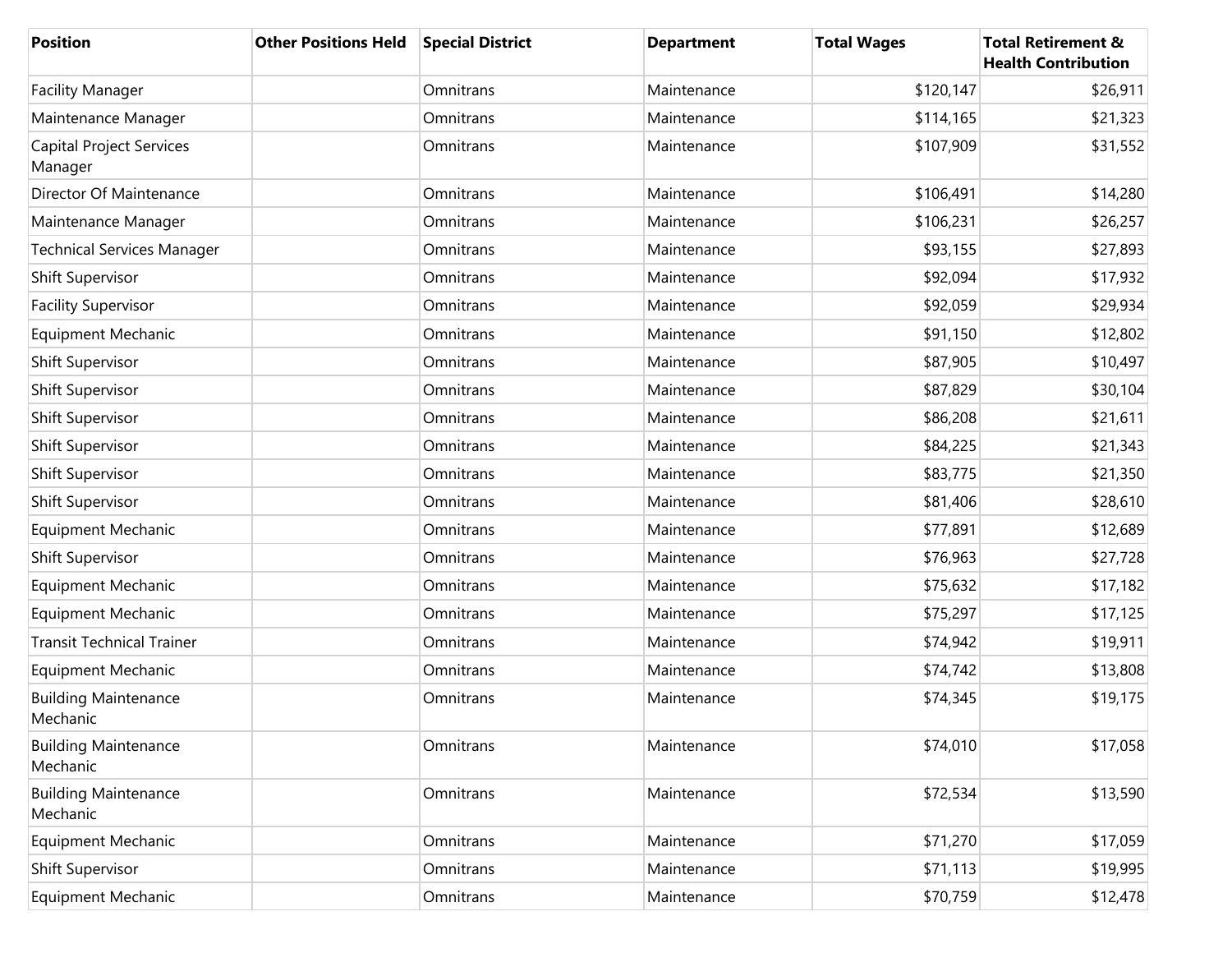| Shift Supervisor                        | Omnitrans | Maintenance | \$70,661 | \$20,711 |
|-----------------------------------------|-----------|-------------|----------|----------|
| <b>Equipment Mechanic</b>               | Omnitrans | Maintenance | \$70,650 | \$12,778 |
| Equipment Mechanic                      | Omnitrans | Maintenance | \$70,580 | \$18,945 |
| Shift Supervisor                        | Omnitrans | Maintenance | \$69,850 | \$14,958 |
| <b>Equipment Mechanic</b>               | Omnitrans | Maintenance | \$69,772 | \$12,621 |
| <b>Building Maintenance</b><br>Mechanic | Omnitrans | Maintenance | \$69,762 | \$21,015 |
| <b>Equipment Mechanic</b>               | Omnitrans | Maintenance | \$69,572 | \$9,334  |
| Shift Supervisor                        | Omnitrans | Maintenance | \$69,205 | \$27,241 |
| <b>Equipment Mechanic</b>               | Omnitrans | Maintenance | \$69,036 | \$12,661 |
| <b>Equipment Mechanic</b>               | Omnitrans | Maintenance | \$68,925 | \$19,042 |
| <b>Equipment Mechanic</b>               | Omnitrans | Maintenance | \$68,856 | \$17,070 |
| <b>Equipment Mechanic</b>               | Omnitrans | Maintenance | \$68,596 | \$19,037 |
| <b>Equipment Mechanic</b>               | Omnitrans | Maintenance | \$68,150 | \$19,027 |
| <b>Equipment Mechanic</b>               | Omnitrans | Maintenance | \$67,402 | \$17,083 |
| Body & Paint Worker                     | Omnitrans | Maintenance | \$67,080 | \$13,874 |
| <b>Equipment Mechanic</b>               | Omnitrans | Maintenance | \$66,788 | \$13,728 |
| <b>Equipment Mechanic</b>               | Omnitrans | Maintenance | \$66,655 | \$12,525 |
| <b>Equipment Mechanic</b>               | Omnitrans | Maintenance | \$66,436 | \$12,604 |
| <b>Equipment Mechanic</b>               | Omnitrans | Maintenance | \$65,810 | \$16,825 |
| Body & Paint Worker                     | Omnitrans | Maintenance | \$65,445 | \$13,680 |
| <b>Equipment Mechanic</b>               | Omnitrans | Maintenance | \$64,846 | \$16,974 |
| <b>Equipment Mechanic</b>               | Omnitrans | Maintenance | \$64,825 | \$19,156 |
| <b>Equipment Mechanic</b>               | Omnitrans | Maintenance | \$64,501 | \$18,918 |
| <b>Equipment Mechanic</b>               | Omnitrans | Maintenance | \$64,269 | \$21,339 |
| Body & Paint Worker                     | Omnitrans | Maintenance | \$63,997 | \$13,468 |
| <b>Equipment Mechanic</b>               | Omnitrans | Maintenance | \$63,917 | \$12,457 |
| <b>Equipment Mechanic</b>               | Omnitrans | Maintenance | \$63,607 | \$12,404 |
| <b>Equipment Mechanic</b>               | Omnitrans | Maintenance | \$63,221 | \$19,078 |
| <b>Equipment Mechanic</b>               | Omnitrans | Maintenance | \$63,134 | \$18,976 |
| Senior Fleet Analyst                    | Omnitrans | Maintenance | \$62,750 | \$21,137 |
| <b>Equipment Mechanic</b>               | Omnitrans | Maintenance | \$61,897 | \$8,968  |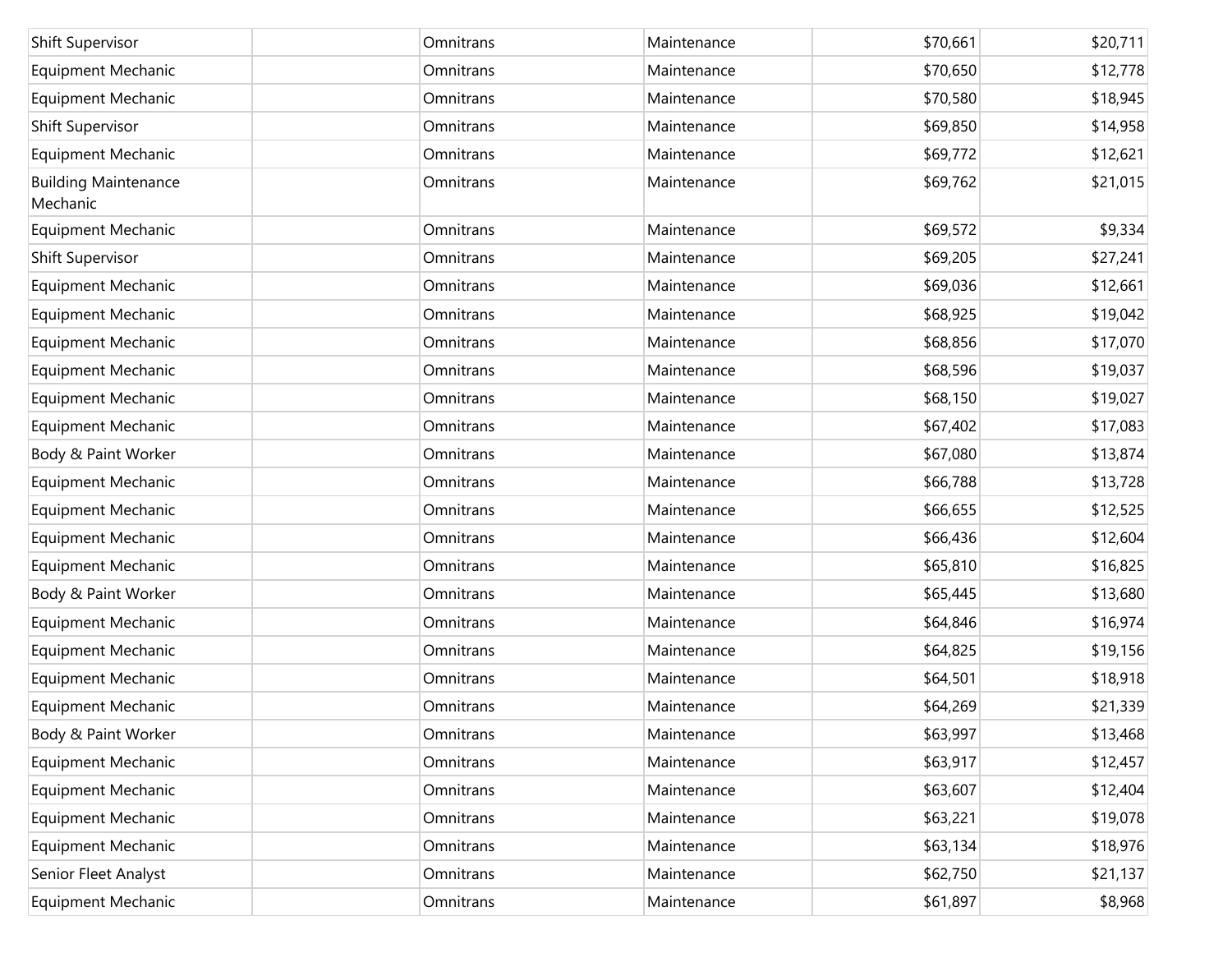| <b>Building Maintenance</b><br>Mechanic | Omnitrans | Maintenance | \$60,567 | \$16,421 |
|-----------------------------------------|-----------|-------------|----------|----------|
| <b>Equipment Mechanic</b>               | Omnitrans | Maintenance | \$59,873 | \$18,943 |
| <b>Equipment Mechanic</b>               | Omnitrans | Maintenance | \$59,411 | \$17,278 |
| <b>Equipment Mechanic</b>               | Omnitrans | Maintenance | \$59,307 | \$10,667 |
| <b>Equipment Mechanic</b>               | Omnitrans | Maintenance | \$59,220 | \$11,535 |
| Mechanic Helper                         | Omnitrans | Maintenance | \$59,101 | \$16,058 |
| <b>Equipment Mechanic</b>               | Omnitrans | Maintenance | \$59,100 | \$18,921 |
| <b>Equipment Mechanic</b>               | Omnitrans | Maintenance | \$58,936 | \$18,772 |
| <b>Equipment Mechanic</b>               | Omnitrans | Maintenance | \$57,935 | \$11,780 |
| <b>Building Maintenance</b><br>Mechanic | Omnitrans | Maintenance | \$57,490 | \$11,301 |
| <b>Fleet Analyst</b>                    | Omnitrans | Maintenance | \$56,926 | \$18,095 |
| <b>Equipment Mechanic</b>               | Omnitrans | Maintenance | \$56,298 | \$21,213 |
| <b>Utility Services Worker</b>          | Omnitrans | Maintenance | \$55,857 | \$16,808 |
| Mechanic Helper                         | Omnitrans | Maintenance | \$54,322 | \$8,518  |
| Mechanic Helper                         | Omnitrans | Maintenance | \$53,568 | \$12,566 |
| Equipment Mechanic                      | Omnitrans | Maintenance | \$53,411 | \$8,641  |
| Equipment Mechanic                      | Omnitrans | Maintenance | \$53,208 | \$9,044  |
| Mechanic Helper                         | Omnitrans | Maintenance | \$51,021 | \$11,210 |
| Mechanic Helper                         | Omnitrans | Maintenance | \$50,330 | \$11,138 |
| Tire Repair Worker                      | Omnitrans | Maintenance | \$50,290 | \$10,859 |
| Mechanic Helper                         | Omnitrans | Maintenance | \$49,391 | \$15,676 |
| <b>Utility Services Worker</b>          | Omnitrans | Maintenance | \$46,007 | \$14,881 |
| Mechanic Helper                         | Omnitrans | Maintenance | \$45,217 | \$16,929 |
| Mechanic Helper                         | Omnitrans | Maintenance | \$45,127 | \$9,592  |
| Custodian                               | Omnitrans | Maintenance | \$45,037 | \$14,705 |
| <b>Utility Services Worker</b>          | Omnitrans | Maintenance | \$44,826 | \$10,439 |
| <b>Utility Services Worker</b>          | Omnitrans | Maintenance | \$44,122 | \$10,285 |
| Custodian                               | Omnitrans | Maintenance | \$43,585 | \$10,169 |
| <b>Utility Services Worker</b>          | Omnitrans | Maintenance | \$42,985 | \$12,632 |
| <b>Utility Services Worker</b>          | Omnitrans | Maintenance | \$42,658 | \$16,659 |